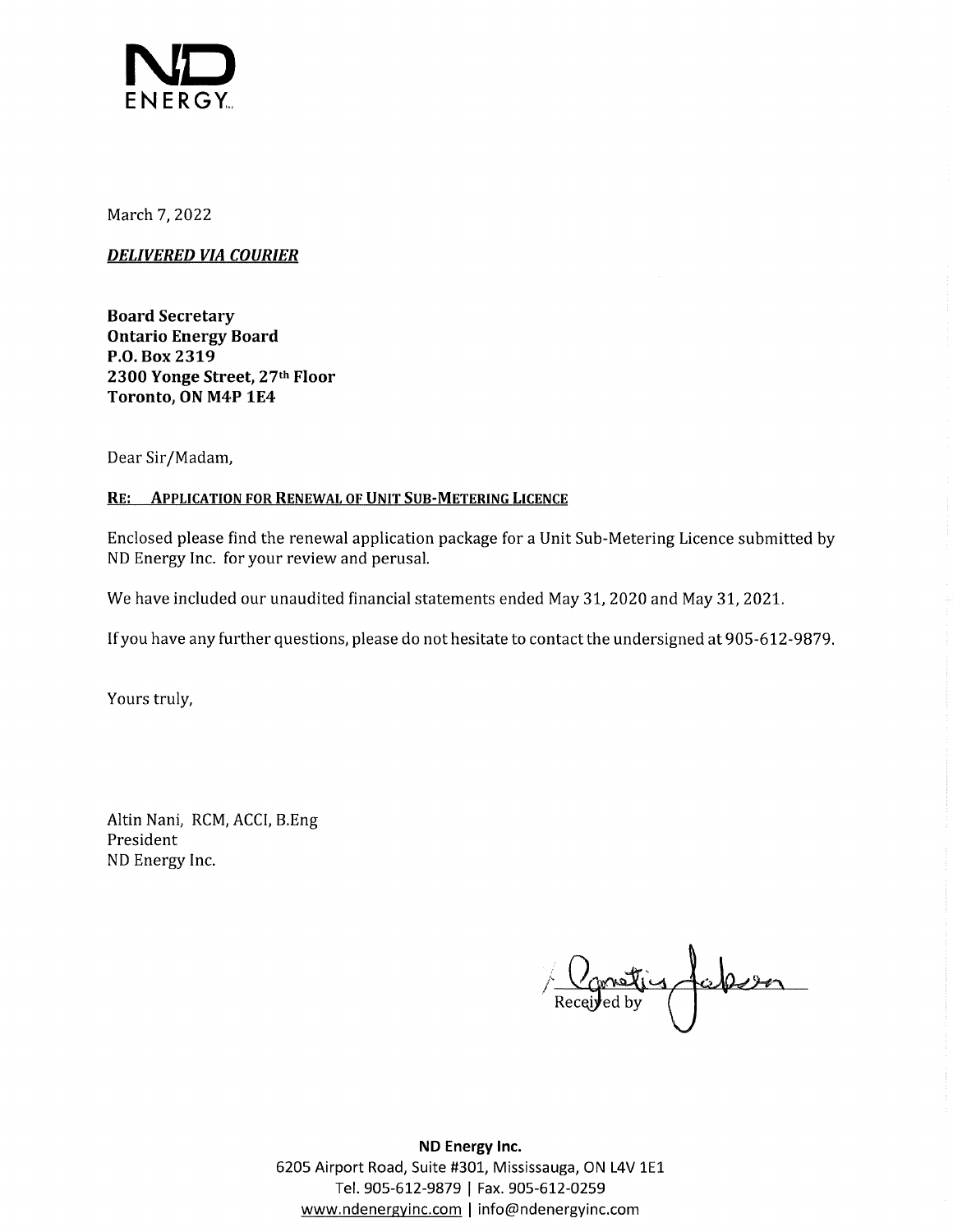Checklist (return with application form)

/

 $\overline{\bigtriangledown}$  Two copies of the application form have been included with original signature on both copies

 $\mathbin{\boxdot}$  A cheque or money order for the non-refundable application fee has been included

 $\Box$  A list of all officers and directors, including name and title has been attached to the application form

 $\Box$  A corporate organization chart has been attached to the application form

 $\Box$  Two years of financial information have been attached to the application form

Section 12 has been completed for all key individuals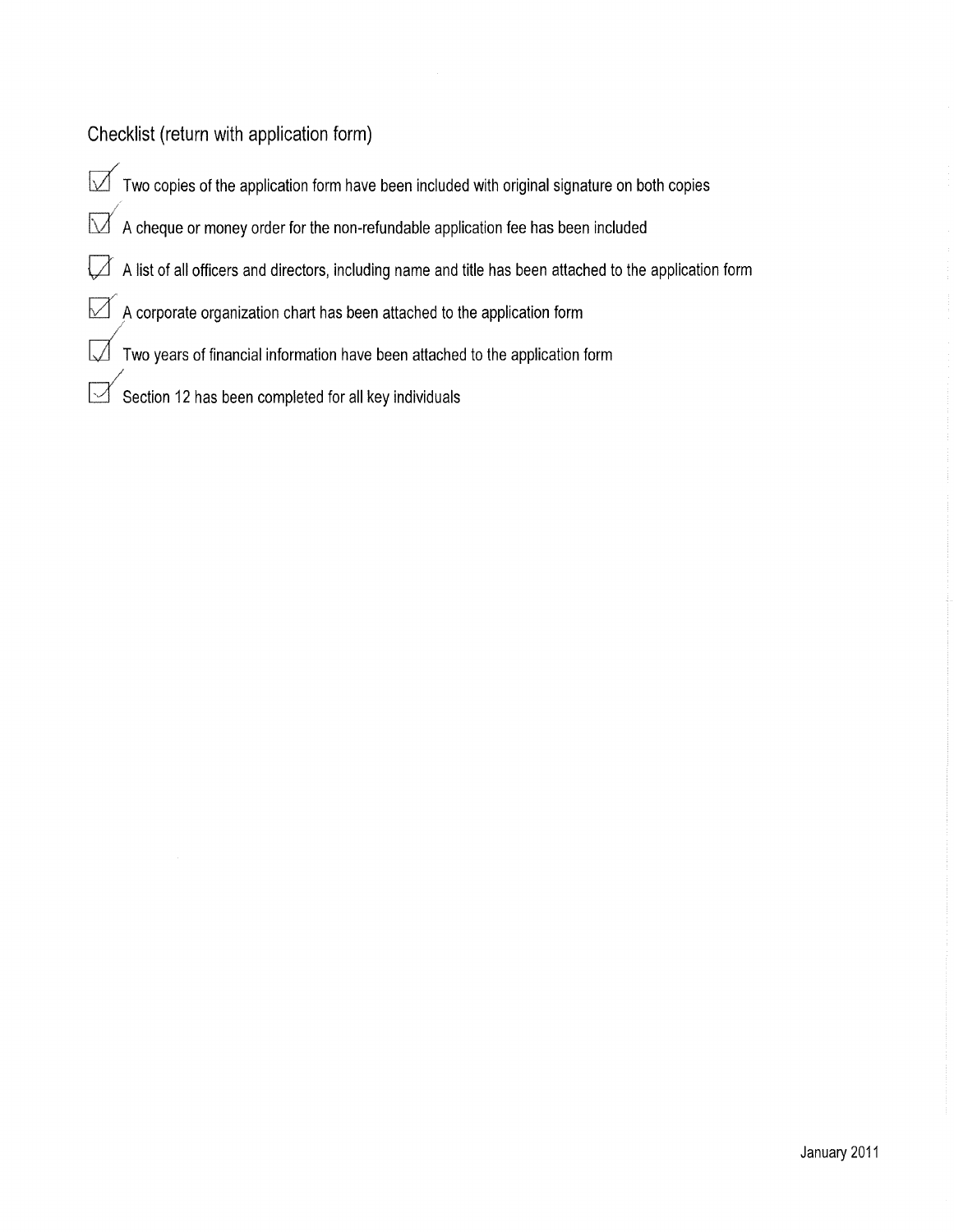

March 7, 2022

*DELIVERED VIA COURIER* 

**Board Secretary Ontario Energy Board P.O. Box 2319 2300 Yonge Street, 27th Floor Toronto, ON M4P 1E4** 

Dear Sir/Madam,

#### **RE: APPLICATION FOR RENEWAL OF UNIT SUB-METERING LICENCE**

Enclosed please find the renewal application package for a Unit Sub-Metering Licence submitted by ND Energy Inc. for your review and perusal.

We have included our unaudited financial statements ended May 31, 2020 and May 31, 2021.

If you have any further questions, please do not hesitate to contact the undersigned at 905-612-9879.

Yours truly,

Altin Nani, RCM, ACCI, B.Eng President ND Energy Inc.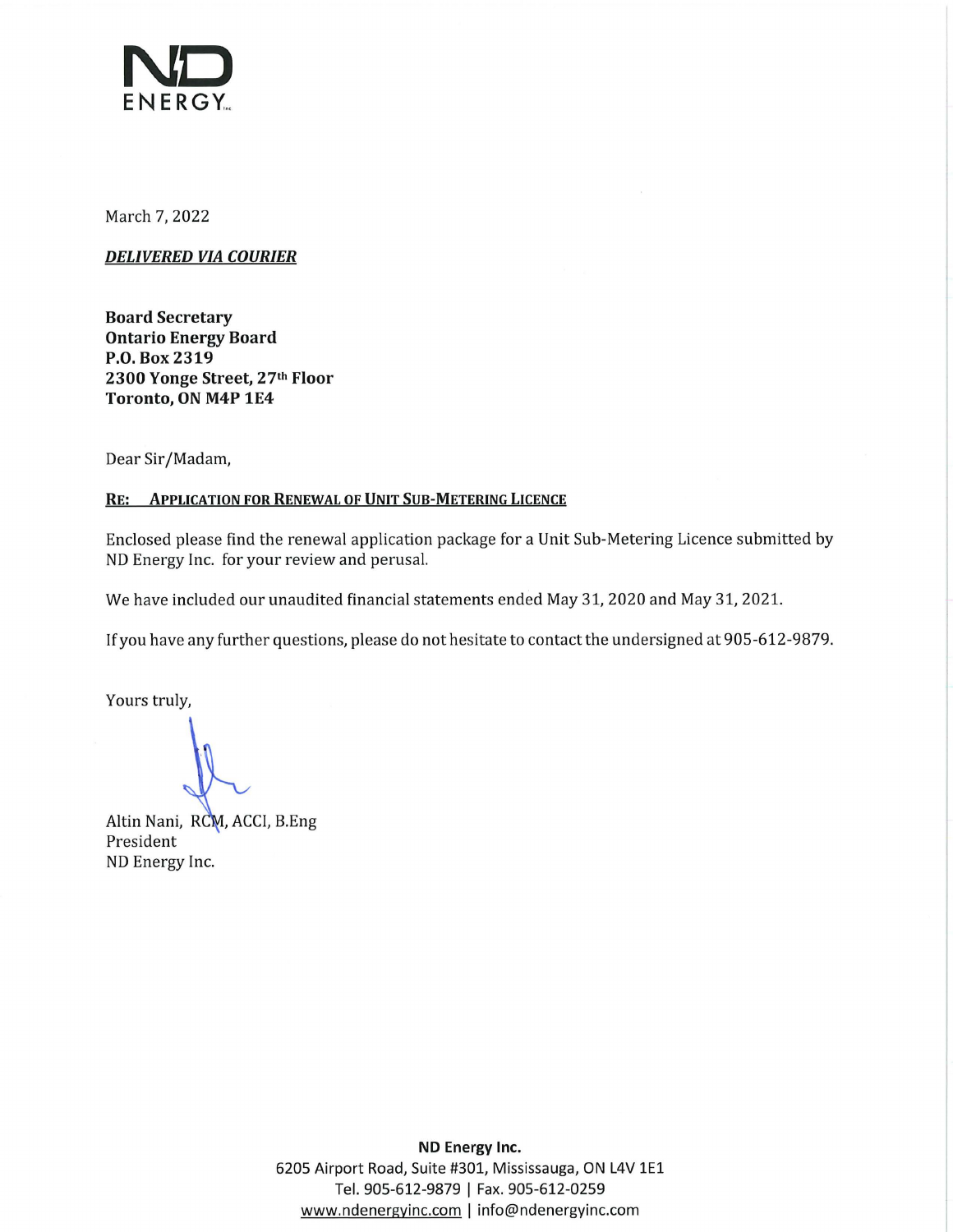Ontario Energy Board Commission de l'energie de !'Ontario

# **Application for a Unit Sub-Metering Licence**

# **Application Instructions**

#### **1. Purpose of this Form**

 $\epsilon$ 

This form is to be used to apply for a licence that would enable the applicant to engage in unit sub-metering.

## **2. Completion Instructions**

This form is a writeable PDF.

The applicant must either:

- type answers to all questions, print two copies and sign both copies; or
- print a copy of the form, clearly print answers to all questions, make a copy and sign both copies.

Please send both copies of the completed form and two copies of any attachments to:

Board Secretary Ontario Energy Board P.O Box 2319 2300 Yonge Street, 27th Floor Toronto, ON M4P 1E4

Any questions regarding the completion of this application should be directed to the Ontario Energy Board (OEB) at lndustryRelations@oeb.ca.

Please note that the OEB may require information that is additional or supplementary to the information filed in this application form and that filing of the form does not preclude the applicant from filing additional or supplementary information.

Applicants should consider the timelines required to process applications to avoid submitting applications too early or too late. Submitting applications too early without reasonable certainty of the proposed licensed activities will impede regulatory efficiency while submitting applications too late will leave the applicant to bear the risk of delayed commencement of licensed activities. Processing timelines are indicated on the "Performance Standards for Processing Applications" page of the OEB's website at www.oeb.ca. If submitted incomplete, there may be a delay in processing the application.

#### **3. Application and Registration Fees**

A non-refundable application fee is required to process your application. Please enclose a cheque or money order made payable to the **ONTARIO ENERGY BOARD.** The amount of the application fee is indicated on the "Apply for a Licence" page of the "Industry" section of the OEB's website at www.oeb.ca.

If a licence is issued , the licensee will be required to pay an annual registration fee. Annual registration fee information is indicated on the "Apply for a Licence" page of the "Industry" section of the OEB's website at www.oeb.ca.

# **4. Confidentiality**

Sections 8 to 12 of this application will be treated as confidential. All other information filed as a part of or in support of this application will be placed on the public record. Where the applicant objects to public disclosure of information contained in sections other than sections 8 to 12, the applicant must follow the procedure set out in the OEB's Practice Direction on Confidential Filings.

#### **5. Important Information**

The applicant must make a copy of the non-confidential sections of the application available to any person who requests a copy of the application.



Print Form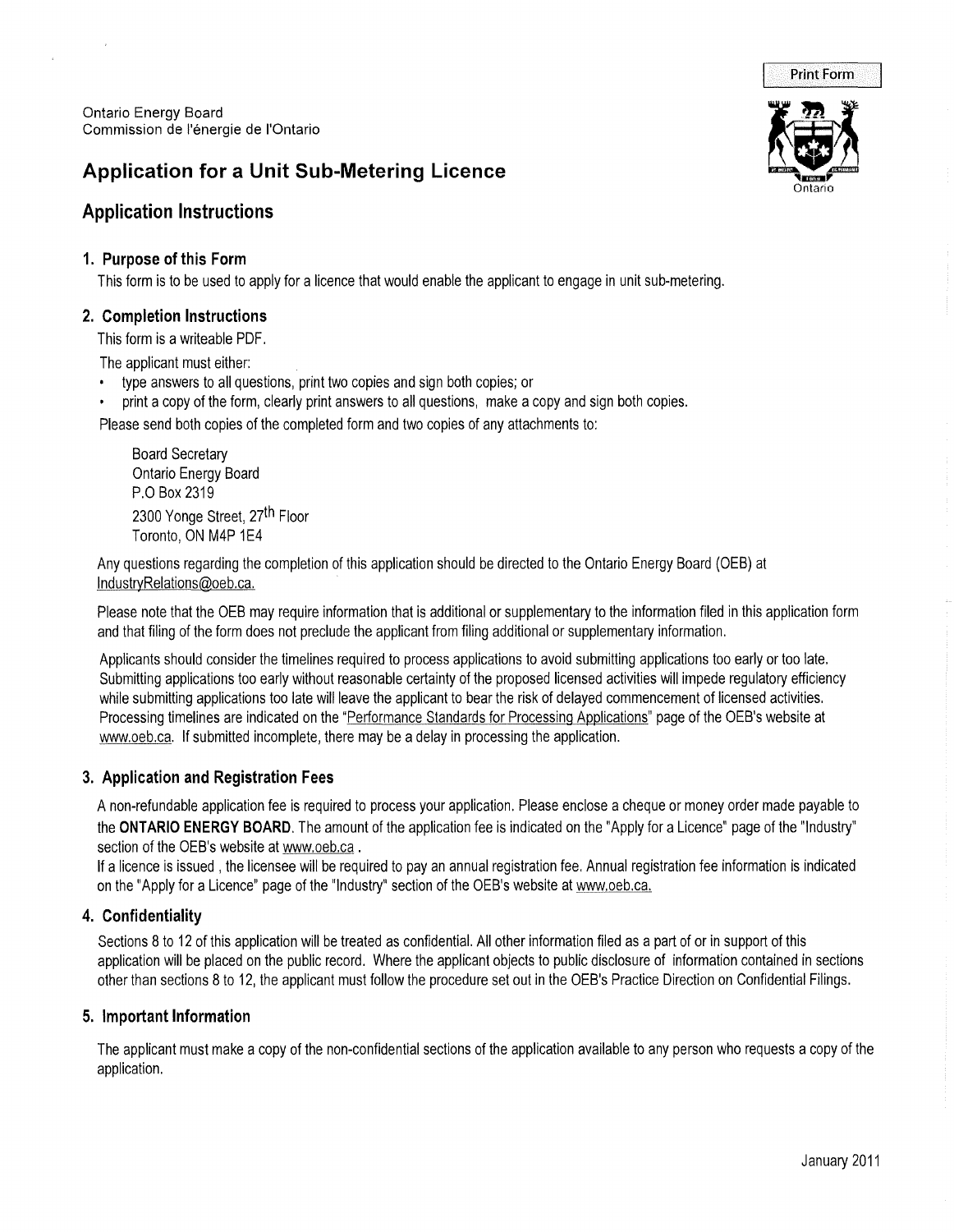**Ontario Energy Board<br>P.O. Box 2319<br>2300 Yonge Street<br>27<sup>th</sup> Floor** Toronto ON M4P 1E4 Telephone: 1-888-632-6273 Facsimile: (416) 440-7656

**Commission de l'energie !'Ontario**  C.P. 2319 2300, rue Yonge 27e etage Toronto ON M4P 1E4 Telephone: 1-888-632-6273 Telecopieur: (416) 440-7656



# **Application for a Unit Sub-Metering Licence**

|                                   | For Office Use Only |  |
|-----------------------------------|---------------------|--|
| <b>Application Number</b><br>FR - |                     |  |
| Date Received                     |                     |  |

#### **1. The Applicant**

| Legal Name of the Applicant: | ND Energy Inc. |
|------------------------------|----------------|
| Name to Appear on Licence:   | ND Energy Inc. |
| Indicate if same as above    |                |

If not the same as above, the name must include the legal name of the applicant and the legal name must appear first. The "Name to Appear on Licence" will appear on the notice and on the licence.

Date of formation or incorporation: June 1, 2015

#### **2. Licence Primary Contact**

As a condition of licensing, the licensee shall designate a person who will act as primary contact with the OEB on matters related to the licence.

|                                                          | ast Name                               | <b>First Name</b>      | <b>Initial</b>  |  |
|----------------------------------------------------------|----------------------------------------|------------------------|-----------------|--|
| Mrs. $\odot$<br>Mr. $\bigcirc$                           | Chan                                   | Jove                   |                 |  |
| Miss $\bigcirc$<br>Ms. $\bigcirc$                        | <b>Title/Position</b>                  |                        |                 |  |
| Other $\bigcirc$                                         | <b>Vice President</b>                  |                        |                 |  |
| Company Name if different from Name to Appear on Licence |                                        |                        |                 |  |
|                                                          |                                        |                        |                 |  |
| Licence Primary Contact Address:                         |                                        |                        |                 |  |
| 6205 Airport Road, Ste #301                              |                                        |                        |                 |  |
| City                                                     | Province/State                         | Country                | Postal/Zip Code |  |
| Mississauga                                              | Ontario                                | Canada                 | L4V 1E1         |  |
| <b>Phone Number</b>                                      | Fax Number<br>Toll Free (if available) | E-mail Address         |                 |  |
| 905-612-9879                                             | 905-612-0259                           | i.chan@ndenergyinc.com |                 |  |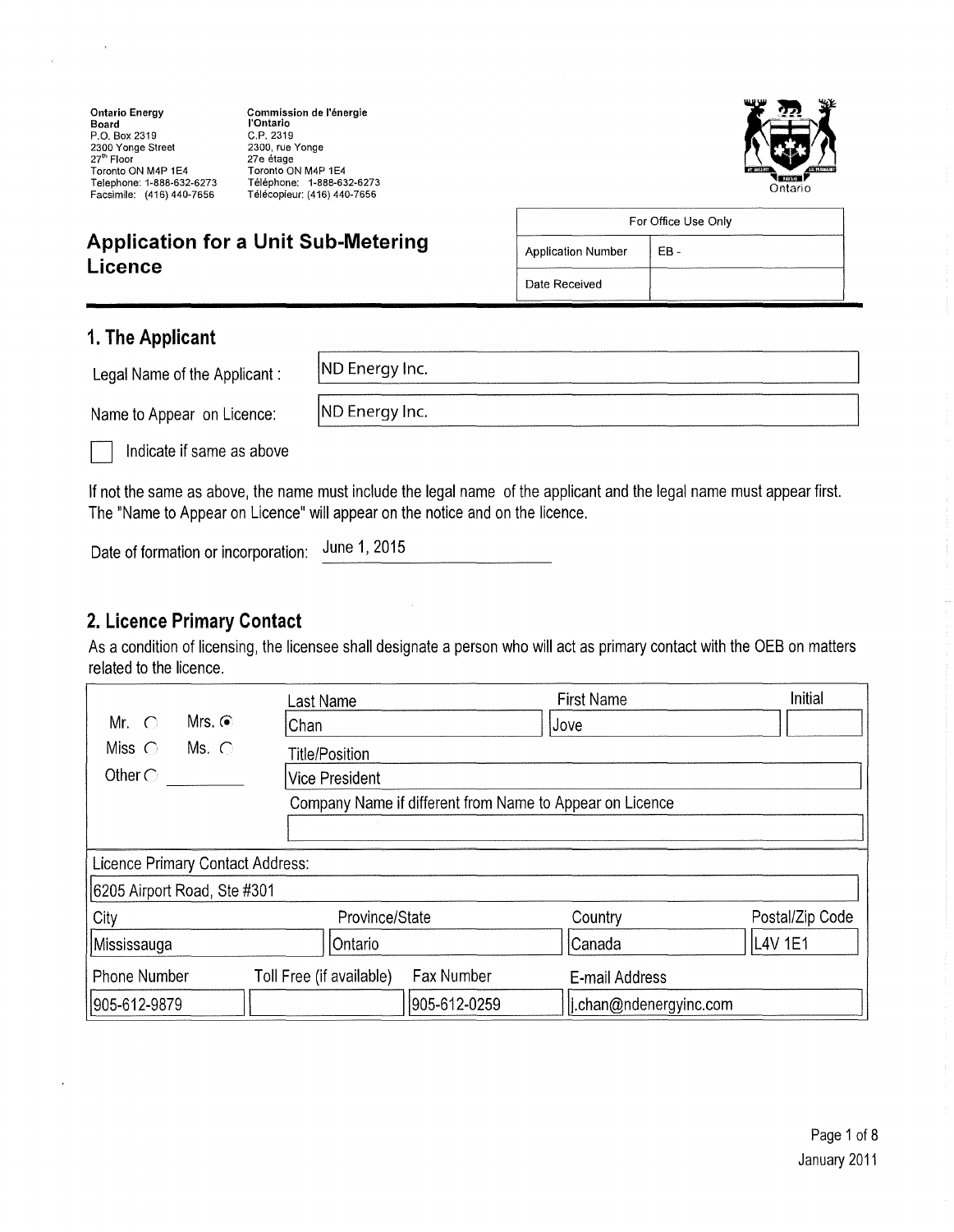# **3. Application Primary Contact**

 $\vert \times \vert$  Indicate if same as above. If yes, proceed to section 4.

The primary contact for the licence application may be a person within the applicant's organization other than the licence primary contact noted above. An applicant may also choose to designate a consultant, lawyer, etc. to be the primary contact for the licence application. The OEB will communicate with this person during the course of the application but with the licence primary contact after a licence is issued.

| Mr. $\bigcirc$                      | Mrs. $\bigcirc$                             | Last Name                                                | <b>First Name</b> | Initial         |
|-------------------------------------|---------------------------------------------|----------------------------------------------------------|-------------------|-----------------|
| Miss $\bigcirc$<br>Other $\bigcirc$ | Ms. $\bigcirc$                              | <b>Title/Position</b>                                    |                   |                 |
|                                     |                                             | Company Name if different from Name to Appear on Licence |                   |                 |
|                                     | <b>Application Primary Contact Address:</b> |                                                          |                   |                 |
| City                                |                                             | Province/State                                           | Country           | Postal/Zip Code |
| <b>Phone Number</b>                 |                                             | Toll Free (if available)<br>Fax Number                   | E-mail Address    |                 |

#### **4. Trade Names**

The unit sub-metering licence authorizes the licensee to conduct business using the name under which the licence is held. It also provides for the use of trade names by the licensed unit sub-meter provider.

Does the applicant intend to use trade names?

 $\Box$  Yes, provide a list of trade names the applicant intends to use in the space provided below.

 $\times$  No, proceed to 5

Page 2 of 8 January 2011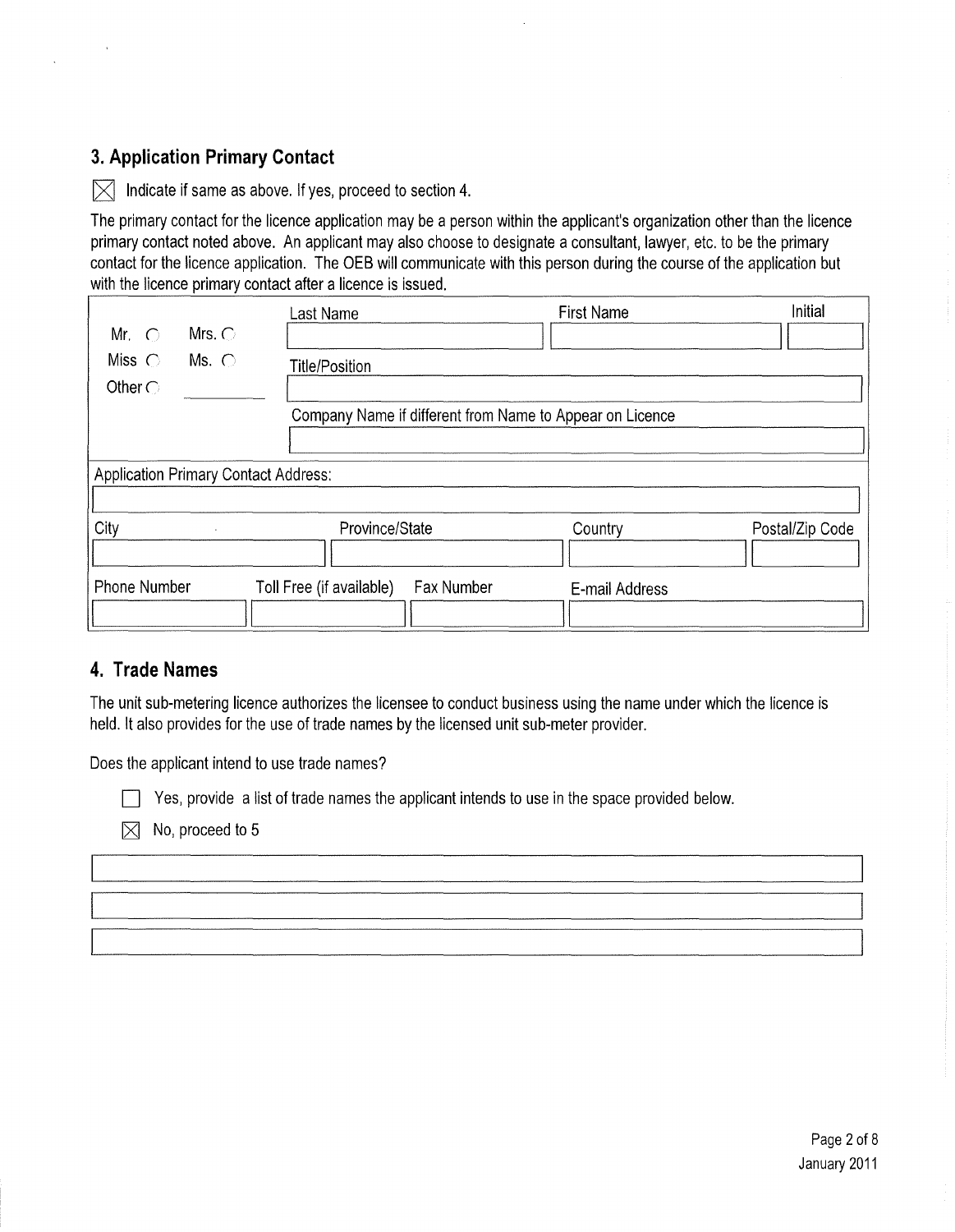## **5. Applicant's Licensing Status and History**

- (a) Has the applicant or an affiliate of the applicant ever been licensed by the OEB? (the Business Corporations Act definition for affiliate can be found at **www.e-laws.gov.on.ca/html/statutes/english/ elaws statutes 90b16 e.htm)** 
	- $\times$  Yes, provide details of current and expired licences in the table below
		- $\top$  No, proceed to 5(b)

| Licensee Name  | <b>OEB Licence Number</b> |  |
|----------------|---------------------------|--|
| ND Energy Inc. | ES-2017-0175              |  |
|                |                           |  |
|                |                           |  |

(b) Has the applicant or an affiliate of the applicant ever undertaken electricity sector activity in another jurisdiction within North America?

 $\Box$  Yes, provide details of current and expired licences in the table below

 $\times$  No

| Licensee Name | Jurisdiction | <b>Business Activity</b> |
|---------------|--------------|--------------------------|
|               |              |                          |
|               |              |                          |
|               |              |                          |

#### **6. Officers, Directors and Key Individuals**

(a) Provide as a separate attachment a list of all officers and directors, including name and title.

(b) Provide a list of key individuals below. The individuals listed must be the individuals that are responsible for executing the following functions for the applicant: matters related to regulatory requirements and conduct, financial matters and technical matters. These key individuals may include the Chief Executive Officer, the Chief Financial Officer, other officers, directors and proprietors.

| Name of Key Individual | Title/Position within Applicant's Business (or identify<br>company if not the Applicant's Business) |  |
|------------------------|-----------------------------------------------------------------------------------------------------|--|
| Altin Nani             | President                                                                                           |  |
| Jove Chan              | <b>Vice President</b>                                                                               |  |
|                        |                                                                                                     |  |
|                        |                                                                                                     |  |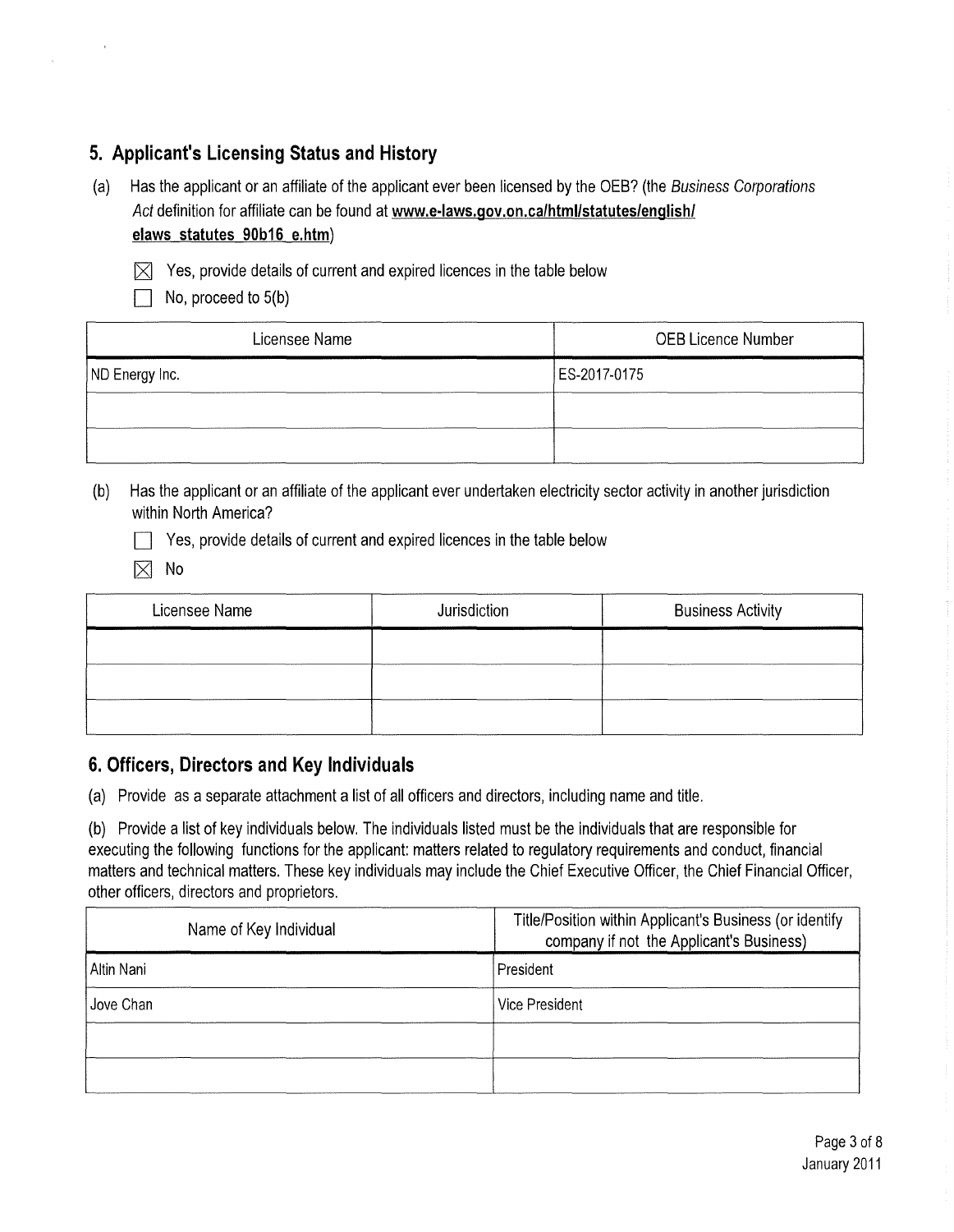# **7. Intended Services**

Please describe the applicant's intended services with respect to unit sub-metering:

- install sub-meters for clients; - install software to collect utilities consumption data; - collect utilities consumption data through web-base or software; - calculate utilities charges for individual units; - provide monthly bills of utilities charges for individual units; - collect payments of utilities charges; - provide customer services and communication for clients; - provide governmental, provincial and municipal updates and information to clients.

Is the applicant currently providing these services?

Yes

No, indicate when the applicant intends to provide these services

If the applicant objects to public disclosure of any of the information in the preceding sections, the applicant must notify the OEB and follow the OEB's Practice Direction on Confidential Filings.

> Page 4 of 8 January 2011